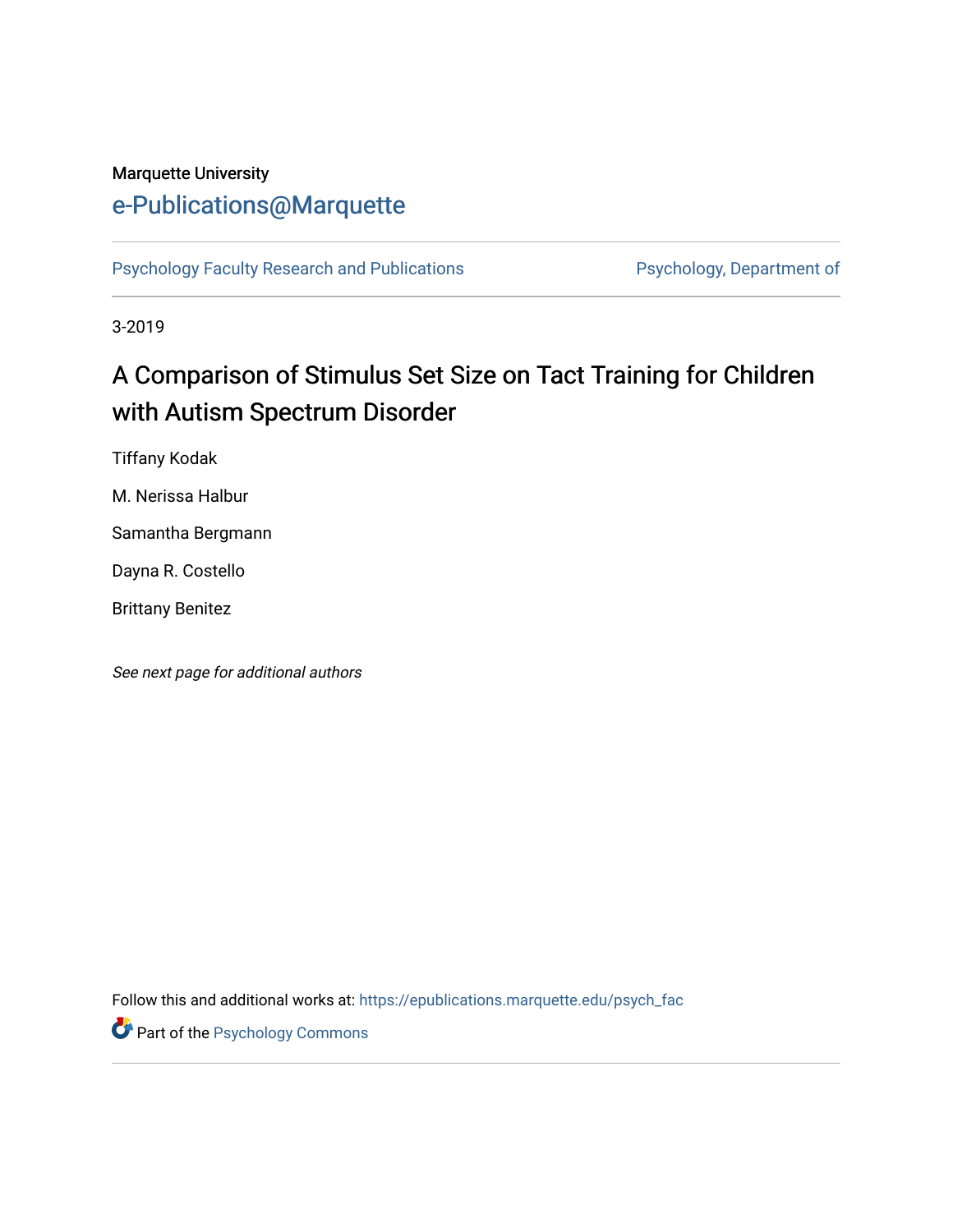#### Authors

Tiffany Kodak, M. Nerissa Halbur, Samantha Bergmann, Dayna R. Costello, Brittany Benitez, Miranda Olsen, Ella Gorgan, and Terra Cliett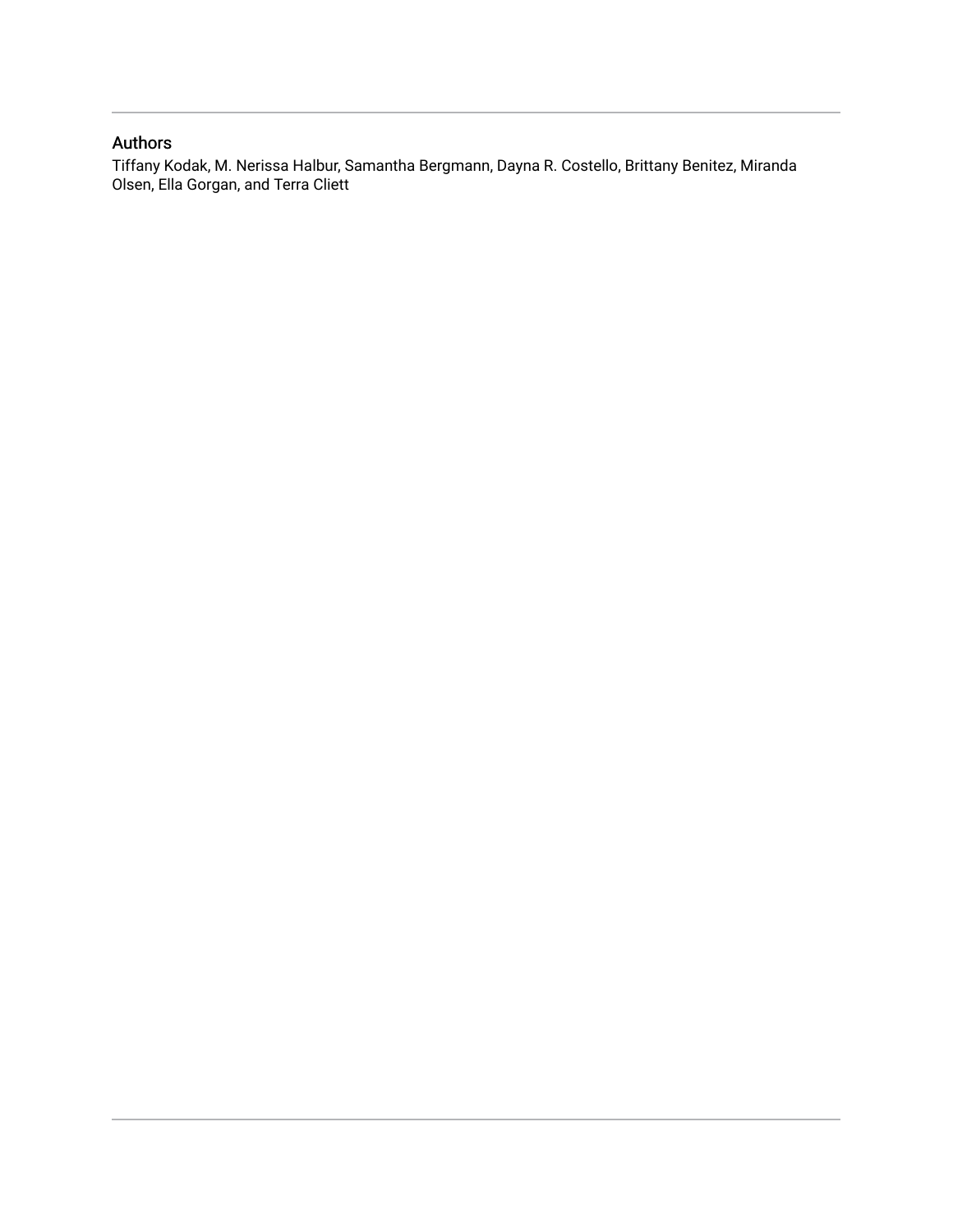**Marquette University**

# **e-Publications@Marquette**

## *Psychology Faculty Research and Publications/College of Arts and Sciences*

*This paper is NOT THE PUBLISHED VERSION;* **but the author's final, peer-reviewed manuscript.** The published version may be accessed by following the link in the citation below.

*Journal of Applied Behavior Analysis*, (March 2019). DOI. This article is © Wiley and permission has been granted for this version to appear in [e-Publications@Marquette.](http://epublications.marquette.edu/) Wiley does not grant permission for this article to be further copied/distributed or hosted elsewhere without the express permission from Wiley.

# A Comparison of Stimulus Set Size on Tact Training for Children with Autism Spectrum Disorder

Tiffany Kodak Marquette University Mary Halbur Marquette University Samantha Bergmann University of North Texas Dayna R. Costello University of Wisconsin-Milwaukee Brittany Benitez University of Wisconsin-Milwaukee Miranda Olsen University of Wisconsin-Milwaukee Ella Gorgan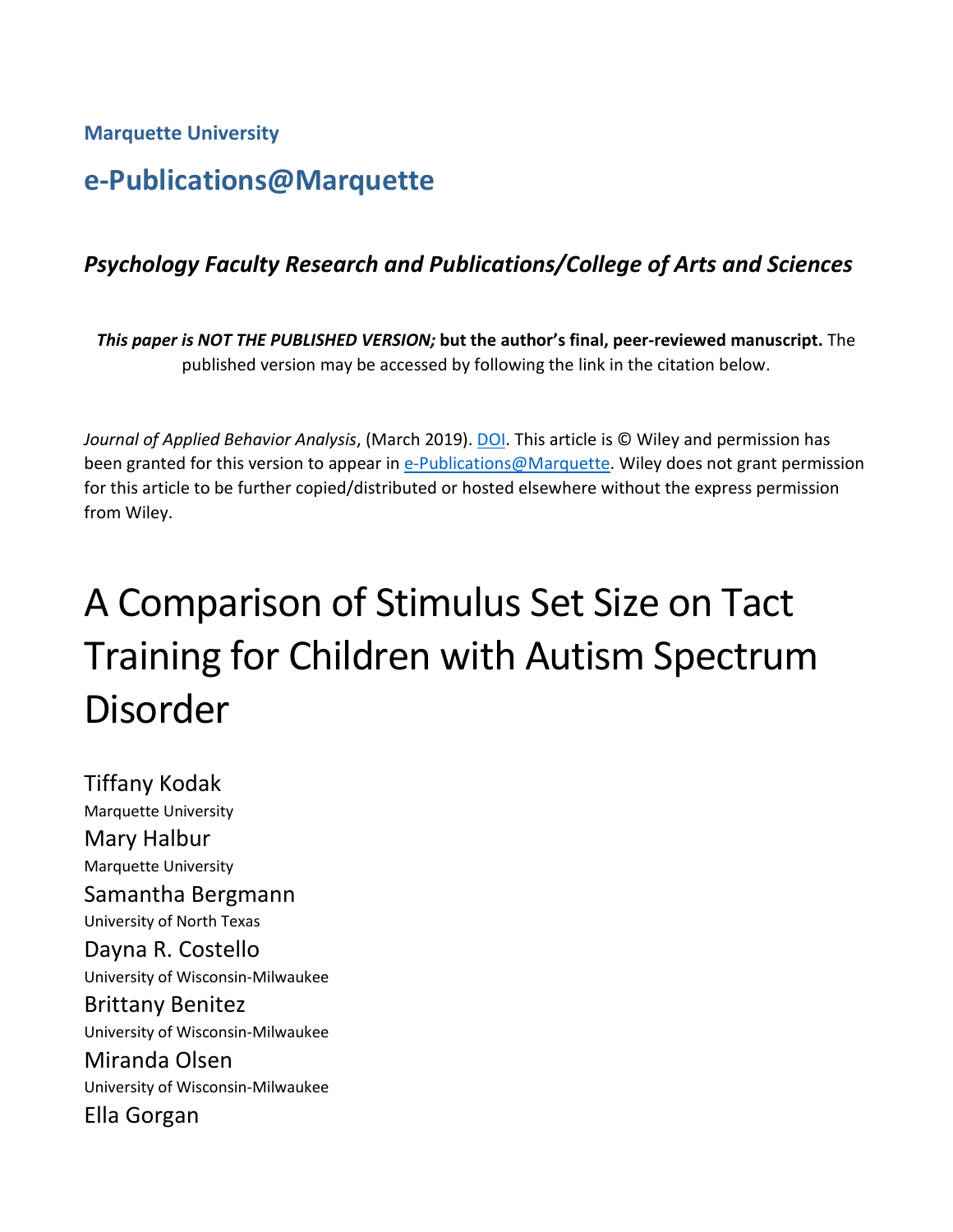#### University of Wisconsin-Milwaukee Terra Cliett University of North Texas

## Abstract

Previous studies on skill acquisition have taught targets in stimulus sets composed of different numbers of stimuli. Although the rationale for selection of a stimulus set size is not clear, the number of target stimuli trained within a set is a treatment decision for which there is limited empirical support. The current investigation compared the efficiency of tact training in 4 stimulus set sizes, each of which included 12 stimuli grouped into (a) 4 sets of 3 stimuli, (b) 3 sets of 4 stimuli, (c) 2 sets of 6 stimuli, and (d) 1 set of 12 stimuli. Results of all 4 participants with autism spectrum disorder show tact training with larger (i.e., 6 and 12) stimulus set sizes was more efficient than training with smaller (i.e., 3 and 4) stimulus set sizes.

Skill-acquisition programs for learners with autism spectrum disorder (ASD) require careful arrangement to maximize learning outcomes and meet intervention goals. One type of instruction that is frequently used in a portion of a learner's intervention program involves trial-based instruction (i.e., discrete-trial instruction). These trials include the presentation of one or more discriminative stimuli, a prompt, a response opportunity, and a consequence (Smith, **[2001](https://onlinelibrary.wiley.com/doi/full/10.1002/jaba.553#jaba553-bib-0024)**). Trials often occur in rapid succession and may include instruction on stimulus sets composed of one or more stimuli.

Stimulus set size is the number of stimuli that are simultaneously targeted for instruction. The selection of a stimulus set during trial-based instruction should be based on the targeted skill. Several frequently-used early intervention curricular manuals recommend training small sets of stimuli, particularly during early instructional programming for receptive identification training (e.g., Leaf & McEachin, **[1999](https://onlinelibrary.wiley.com/doi/full/10.1002/jaba.553#jaba553-bib-0015)**; Lovaas, **[2003](https://onlinelibrary.wiley.com/doi/full/10.1002/jaba.553#jaba553-bib-0016)**; Maurice, Green, & Foxx, **[2001](https://onlinelibrary.wiley.com/doi/full/10.1002/jaba.553#jaba553-bib-0019)**). For example, Lovaas (**[2003](https://onlinelibrary.wiley.com/doi/full/10.1002/jaba.553#jaba553-bib-0016)**) recommended a method of receptive identification training that involves presenting trials of one stimulus (i.e., massed-trial instruction) in isolation during sessions. Once responses to three stimuli are trained with massed-trial instruction, several stimuli are rotated within a session. That is, it is first recommended to include one stimulus per set and increase to a total of three stimuli per set. In comparison, other published recommendations suggest including stimulus sets of at least three stimuli throughout receptive identification training (e.g., Grow & LeBlanc, **[2013](https://onlinelibrary.wiley.com/doi/full/10.1002/jaba.553#jaba553-bib-0009)**; LaMarca & LaMarca, **[2018](https://onlinelibrary.wiley.com/doi/full/10.1002/jaba.553#jaba553-bib-0014)**; MacDonald & Langer, **[2018](https://onlinelibrary.wiley.com/doi/full/10.1002/jaba.553#jaba553-bib-0017)**). Training and including a minimum of three stimuli in an array is recommended to teach the learner to engage in behavior necessary for acquisition of conditional discriminations (e.g., comparing stimuli within an array, scanning the array) as well as to minimize the development of faculty stimulus control (e.g., side bias, matching by exclusion) during training.

The selection of a stimulus set for instruction on other repertoires also should be based on arrangements that facilitate stimulus control. For example, early tact training (i.e., teaching a learner to emit a vocal response in the presence of a nonverbal stimulus; Skinner, **[1957](https://onlinelibrary.wiley.com/doi/full/10.1002/jaba.553#jaba553-bib-0023)**) may include stimuli that are visually discrepant in a set (e.g., a red ball, a brown dog, and a yellow banana), whereas subsequent tact training may include the gradual introduction of visually similar stimuli within a set (e.g., a long-haired dog, a long-haired cat, a llama, and a goat). In early tact training, the learner's response may be under the control of one component of a stimulus (e.g., shape), whereas more advanced tact training establishes responding under multiple sources of control (e.g., shape, features, and size). Throughout tact training, stimulus sets that are relatively small (e.g., massed-trial instruction of one stimulus; two or three stimuli rotated per session) may contain an insufficient number of nonexemplars to which learners can compare the features that are unique to each stimulus and will aide in the discrimination. Thus, the stimulus set size is an important consideration, although it is a treatment decision for which there is limited empirical support.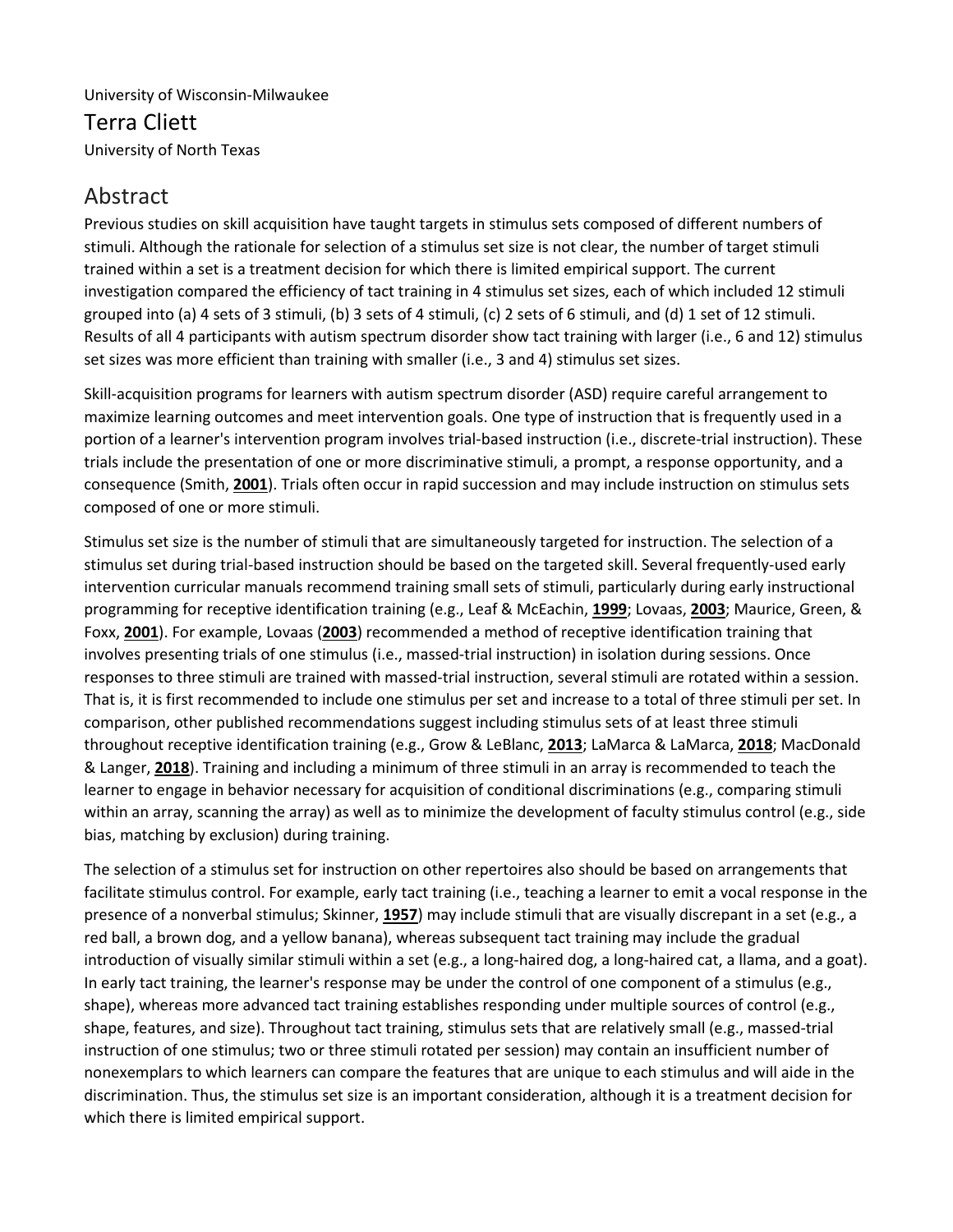The arrangement of smaller stimulus sets during tact training allows for multiple presentations of each stimulus. For example, researchers who arranged stimulus sets of three or four stimuli presented each stimulus at least three times during a training session (e.g., Carroll, Owsiany, & Cheatham, **[2018](https://onlinelibrary.wiley.com/doi/full/10.1002/jaba.553#jaba553-bib-0004)**; Marchese, Carr, LeBlanc, Rosati, & Conroy, **[2012](https://onlinelibrary.wiley.com/doi/full/10.1002/jaba.553#jaba553-bib-0018)**). In comparison, arranging larger stimulus sets may prevent repeated exposures to each stimulus during training. Clinicians may arrange smaller stimulus sets to allow for repeated presentations of each stimulus in an effort to produce rapid learning. Rapid mastery of responses to stimuli may permit expansion of learner repertoires and attainment of skills not directly targeted during intervention, and learners may acquire skills at a rate that helps to bridge the gap between their skills and those of their typically developing peers. Furthermore, practices that increase the efficiency of instruction by producing rapid mastery of stimuli may have beneficial outcomes for the field of Applied Behavior Analysis and the community such as decreasing the cost of intervention by reducing the overall length of time spent in treatment. Nevertheless, it remains unclear whether smaller stimulus sets during tact training increase the efficiency of instruction.

Studies on skill acquisition vary widely with respect to the stimulus set size selected for training (e.g., Dass, Kisamore, Vladescu, Reeve, Reeve, & Taylor-Santa, 2018; Henrickson, Rapp, & Ashbeck, **[2015](https://onlinelibrary.wiley.com/doi/full/10.1002/jaba.553#jaba553-bib-0012)**; Marchese et al., **[2012](https://onlinelibrary.wiley.com/doi/full/10.1002/jaba.553#jaba553-bib-0018)**; Schnell, Vladescu, Kodak, & Nottingham, **[2018](https://onlinelibrary.wiley.com/doi/full/10.1002/jaba.553#jaba553-bib-0022)**). For example, Schnell et al. (**[2018](https://onlinelibrary.wiley.com/doi/full/10.1002/jaba.553#jaba553-bib-0022)**) and Dass et al. (**[2018](https://onlinelibrary.wiley.com/doi/full/10.1002/jaba.553#jaba553-bib-0006)**) conducted tact training with stimulus sets of three and four, respectively, for participants diagnosed with ASD. In comparison, other studies arranged larger stimulus set sizes. For example, Haq et al. (**[2015](https://onlinelibrary.wiley.com/doi/full/10.1002/jaba.553#jaba553-bib-0011)**) taught tacts and textual responses with sets of 10 stimuli to two participants who received special education services in their local school district. Similarly, Yaw et al. (**[2014](https://onlinelibrary.wiley.com/doi/full/10.1002/jaba.553#jaba553-bib-0026)**) conducted training with sets of 15 stimuli for students with ASD or specific learning disabilities. None of these studies provided a rationale for their selection of the number of stimuli included in a stimulus set.

The experimenters were unable to identify any skill-acquisition studies conducted with individuals with ASD that evaluated the effects of stimulus set size on learning. Empirical evaluations of common clinical practices (such as the selection of stimulus set sizes) can help to ensure that behavior-analytic methods are leading to better treatment outcomes for individuals who receive behavioral interventions targeting skill acquisition. The purpose of the present investigation was to compare the efficiency of tact training with four stimulus set sizes. Each condition included 12 stimuli trained in groups of (a) four sets of three stimuli, (b) three sets of four stimuli, (c) two sets of six stimuli, and (d) one set of twelve stimuli. The efficiency of training can be evaluated in several ways. Training methods that require fewer sessions to mastery or less instructional time (e.g., lower average minutes-to-mastery per stimulus) are considered more efficient than methods requiring more sessions and time (e.g., Carroll, Joachim, St. Peter, & Robinson, **[2015](https://onlinelibrary.wiley.com/doi/full/10.1002/jaba.553#jaba553-bib-0003)**; Haq et al., **[2015](https://onlinelibrary.wiley.com/doi/full/10.1002/jaba.553#jaba553-bib-0011)**). However, the number of exposures to each stimulus that are required to produce acquisition is an important variable to consider when stimuli are presented repeatedly within the same session (e.g., Cariveau, Kodak, & Campbell, **[2016](https://onlinelibrary.wiley.com/doi/full/10.1002/jaba.553#jaba553-bib-0001)**). Sessions to mastery, which is a common measure of efficiency in comparison studies, should not be used to determine efficiency if conditions are composed of differing exposures to each stimulus per session (e.g., one versus multiple exposures per stimulus). The experimenters calculated several measures of efficiency to examine the data in a manner that permitted comparisons across efficiency measures and to prior skill acquisition studies.

### **MFTHOD**

#### Participants, Setting, and Materials

Participants included three children and one adolescent who were diagnosed with ASD by a psychologist not affiliated with this study. All participants received behavioral intervention services and had intervention goals related to skill acquisition and verbal behavior. Tavi was a 3-year-old boy who communicated with one-to-threeword phrases. His mand repertoire was within Level 1 (0–18 months), and his tact repertoire was within Level 2 (18–30 months) on the Verbal Behavior-Milestones Assessment and Placement Program (VB-MAPP;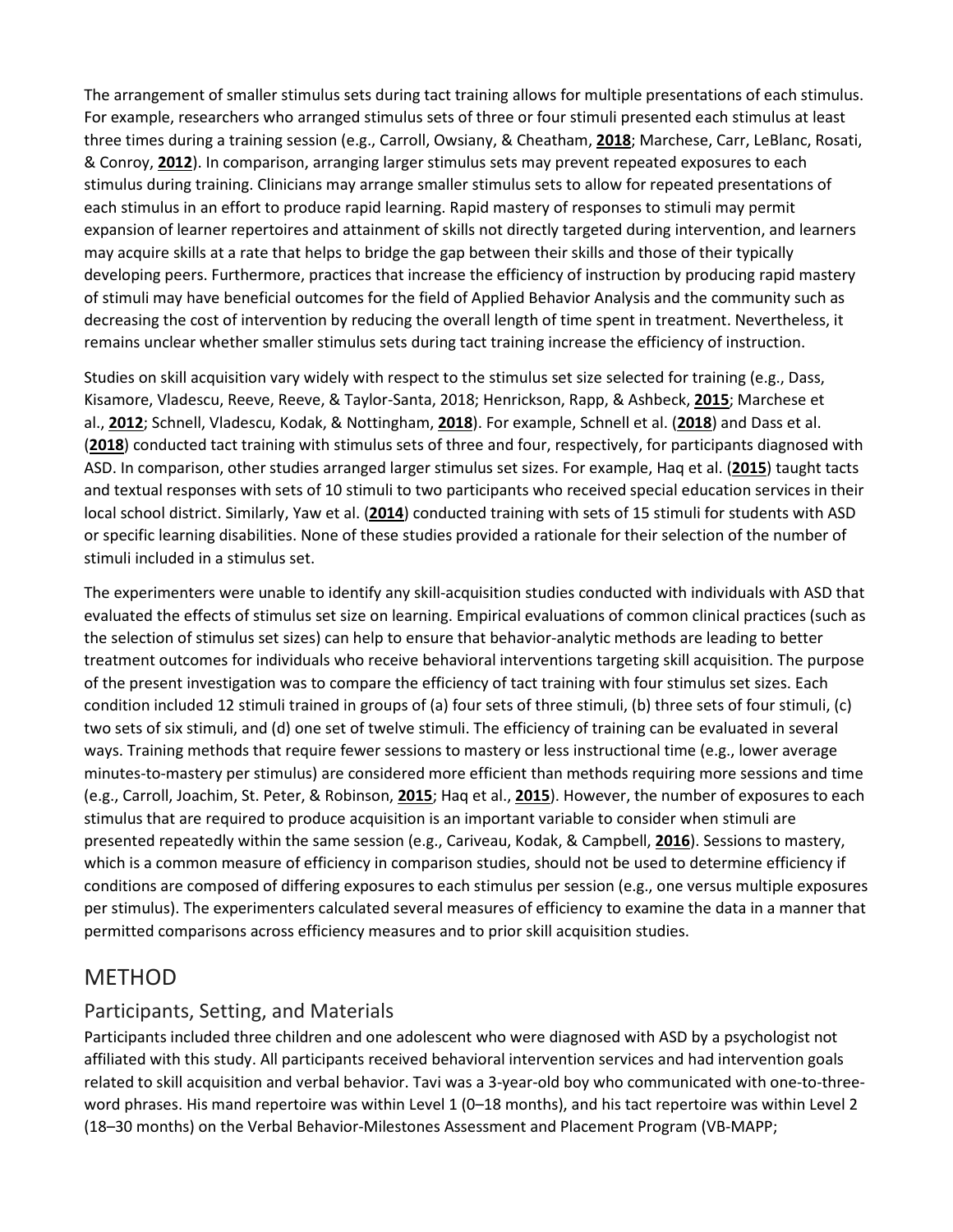Sundberg, **[2008](https://onlinelibrary.wiley.com/doi/full/10.1002/jaba.553#jaba553-bib-0025)**) at the onset of the study. Tavi had prior exposure to skill-acquisition programs in which three to six targets were trained simultaneously in 9- to 12-trial sessions. Silas was a 5-year-old boy who communicated with one-to-three-word phrases. Silas' mand and tact repertoires were consistent with Level 2 (18–30 months) on the VB-MAPP. Silas had prior exposure to skill-acquisition programs in which 3 to 10 targets were trained simultaneously in 9- to 12-trial sessions. Raul was a 6-year-old boy who communicated in short sentences. He scored a Level 2 on the mand and tact domains of the VB-MAPP. Raul had prior exposure to skill-acquisition programs in which 3 to 10 targets were trained simultaneously in 6- to 12-trial sessions. Duke was a 15-year-old young man who communicated with one-to-four-word phrases and short sentences. The experimenters did not conduct the VB-MAPP with Duke. However, he had acquired at least 20 mands, 300 tacts, 20 intraverbals, and generalized motor and vocal imitation repertoires. Duke had prior exposure to skill-acquisition programs in which 2 to 12 targets were trained simultaneously in 6- to 12-trial sessions. Duke had a lengthy history of receiving tokens following correct responses during skill-acquisition programs; thus, the experimenters used Duke's tokens and token board during the study.

The experimenters conducted sessions where the participant typically received behavioral skill-acquisition instruction (e.g., kitchen or bedroom of the participant's home). Data collectors, a table, chairs, relevant session materials (e.g., data sheets, picture cards), preferred items, and a video camera on a tripod for data collection were present during sessions.

#### Response Measurement, Interobserver Agreement, and Procedural Integrity

The primary dependent variable was an *independent correct response*, which was defined as providing a predetermined vocalization to the target stimulus within the 5-s response interval. The experimenters calculated the percentage of independent correct responses for each session by dividing the number of trials with an independent correct response by the total number of trials in the session, multiplied by 100. Observers also collected data on secondary dependent variables including *prompted responses* and *errors* during trials (data available from first author). A *prompted response* was defined as engaging in the predetermined vocalization within 5 s of a vocal model prompt. An *error* was defined as emitting any vocalization other than the predetermined response or not responding within 5 s of the initiation of the trial.

Observers also collected data that permitted an analysis of the efficiency of treatment across conditions. The efficiency measures included *exposures‐to‐mastery per stimulus* and the average *minutes‐to‐mastery per stimulus*. The experimenters calculated exposures-to-mastery per stimulus by summing the total number of trials (excluding prompts) for each stimulus in each session until it was mastered. Observers collected data on the duration of each session to calculate the average minutes-to-mastery per stimulus. The experimenter started the timer immediately before the onset of the first trial and stopped the timer after the reinforcement interval for the last trial to obtain session duration. Average minutes-to-mastery per stimulus was calculated by dividing the duration of all sessions within each condition by the number of targets mastered in the condition (e.g., 84 min divided by 12 stimuli equals 7 min per stimulus).

Two observers independently recorded data on independent correct responses, prompted responses, and session duration during 25% to 58% of participants' baseline and treatment sessions across conditions. An agreement was scored when both data collectors recorded the occurrence or nonoccurrence of each dependent variable during a trial and when the recorded session duration differed by no more than 2 s. The experimenters calculated trial-by-trial interobserver agreement (IOA) by dividing the number of trials with an agreement by the total number of trials in a session and multiplying by 100. The experimenters calculated total agreement IOA for session duration by dividing the number of sessions for which observers agreed on duration by the total number of sessions and multiplying by 100. Mean IOA across all dependent variables was 99% (range, 83% to 100%) for Tavi's first comparison, 98% (range, 75% to 100%) for Tavi's second comparison, 97% (range, 83% to 100%) for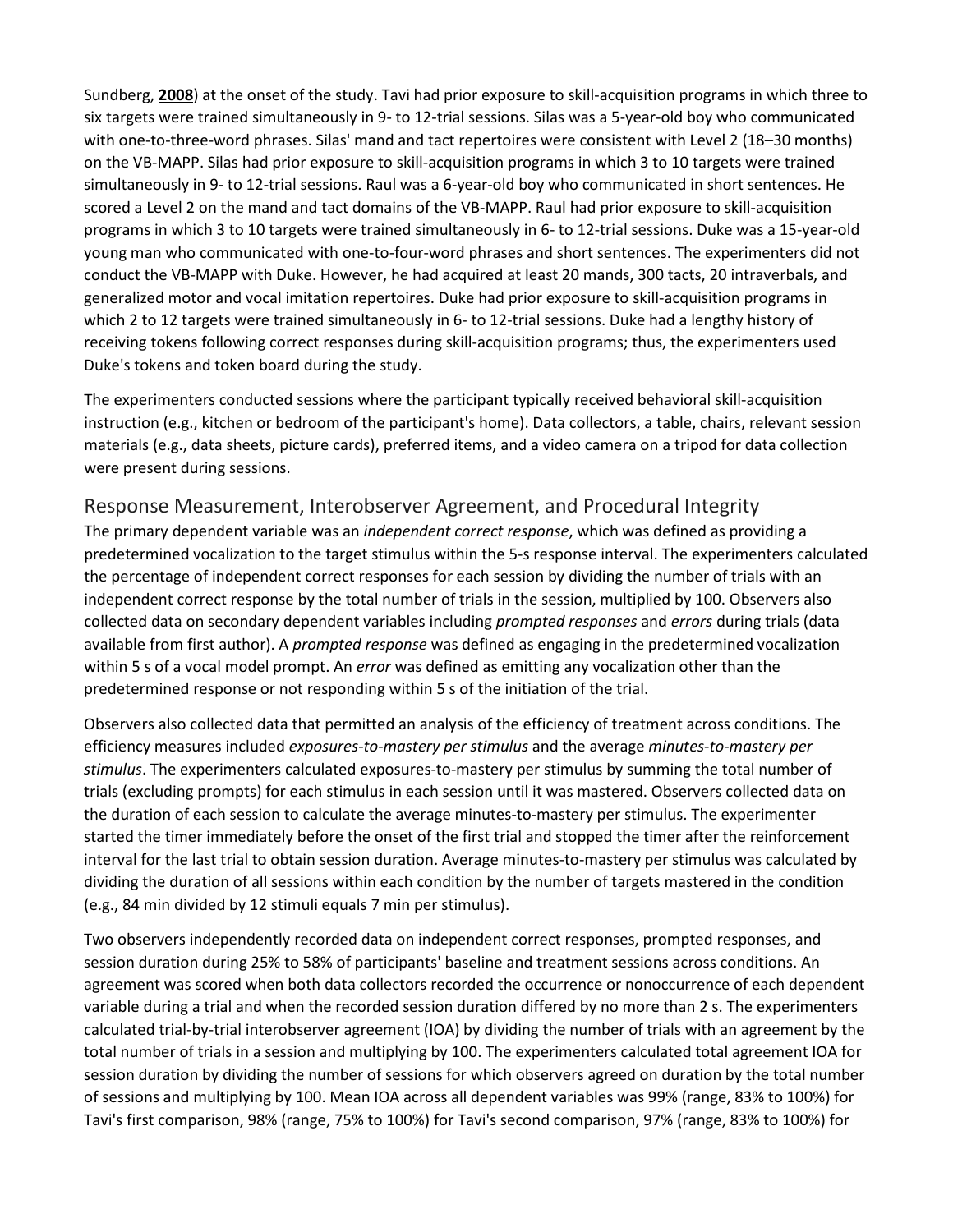Silas's first comparison, 97% (range, 75% to 100%) for Silas's second comparison, 99% (range, 92% to 100%) for Raul, and 99% (range, 83% to 100%) for Duke.

An observer also collected data on the experimenter's procedural integrity during 25% to 58% of participants' baseline and treatment sessions across conditions. Procedural integrity focused on the extent to which the experimenter implemented all components of the trial as described in the protocol (e.g., presenting the correct target stimulus assigned to the trial, securing attending, providing the programmed response interval, delivering the correct consequences following independent correct and prompted responses or errors). Trials were scored as either a 1 (all components of the trial were implemented correctly) or 0 (one or more of the trial components were not implemented correctly). The experimenters calculated procedural integrity by dividing the number of trials implemented correctly by the total number of trials per session and converted the ratio to a percentage. Mean procedural integrity was 99% (range, 92% to 100%) for Tavi's first comparison, 97% (range, 62% to 100%) for Tavi's second comparison, 98% (range, 58% to 100%) for Silas's first comparison, 99% (range, 92% to 100%) for Silas's second comparison, 99% (range, 92% to 100%) for Raul, and 99% (range, 83% to 100%) for Duke.

#### Preference Assessment

The experimenters conducted three-array modified multiple stimulus without replacement (MSWO; Carr, Nicolson, & Higbee, **[2000](https://onlinelibrary.wiley.com/doi/full/10.1002/jaba.553#jaba553-bib-0002)**) preference assessment (Tavi and Duke) or used existing participant mands (Silas, Raul) to select tangible and edible stimuli to provide following independent correct and prompted responses. A onetrial momentary selection procedure with the top two items occurred prior to sessions (Tavi) or following the accumulation of three tokens (Duke). The experimenter placed two tangibles (Tavi) or edibles (Duke) frequently used as reinforcers during other skill-acquisition programs in a horizontal array and prompted the participant to select one. The participant received the selected item for a brief interval. That item was provided during treatment. The experimenter did not use an MSWO with Silas and Raul because they did not consistently indicate their preference for stimuli within an array. However, all participants consistently engaged in mands for preferred items that were used in skill-acquisition programs and were successful in producing mastery of their targeted skills. Thus, experimenters provided items during reinforcement intervals following participants' mands.

#### Identification of Stimuli

The experimenter conducted a pretest to identify stimuli for inclusion in stimulus sets. The stimuli included in the pretest were selected based on the participant's intervention goals (e.g., adjective–noun tacts). Pretest sessions consisted of 12 trials, and the experimenter presented each stimulus a total of three (Tavi, Silas, and Duke) or four times (Raul only). During each trial, the experimenter presented the stimulus and asked, "what is it?" Participants had 5 s to engage in a response, and no differential consequences were provided for independent correct or incorrect responses. The experimenter presented a mastered task trial after approximately every two pretest trials, and independent correct responses to mastered tasks produced praise and 20-s access to a tangible (Tavi, Silas, and Raul) or a token (Duke). The experimenters selected 48 stimuli (12 stimuli per condition) to include in stimulus sets, for which the participant did not engage in any independent correct responses. We assigned stimuli to conditions and sets based on dissimilar visual characteristics (e.g., stimuli contained different colors and shapes) and auditory characteristics (e.g., stimuli did not rhyme or start with the same sound), the absence of independent correct responses during the pretest, and similarity in the number of syllables (Gast, **[2010](https://onlinelibrary.wiley.com/doi/full/10.1002/jaba.553#jaba553-bib-0008)**). Tavi's, Raul's, and Duke's target stimuli included adjective–noun tacts. Silas's target stimuli were one-word tacts of common items (see the online supporting information target lists).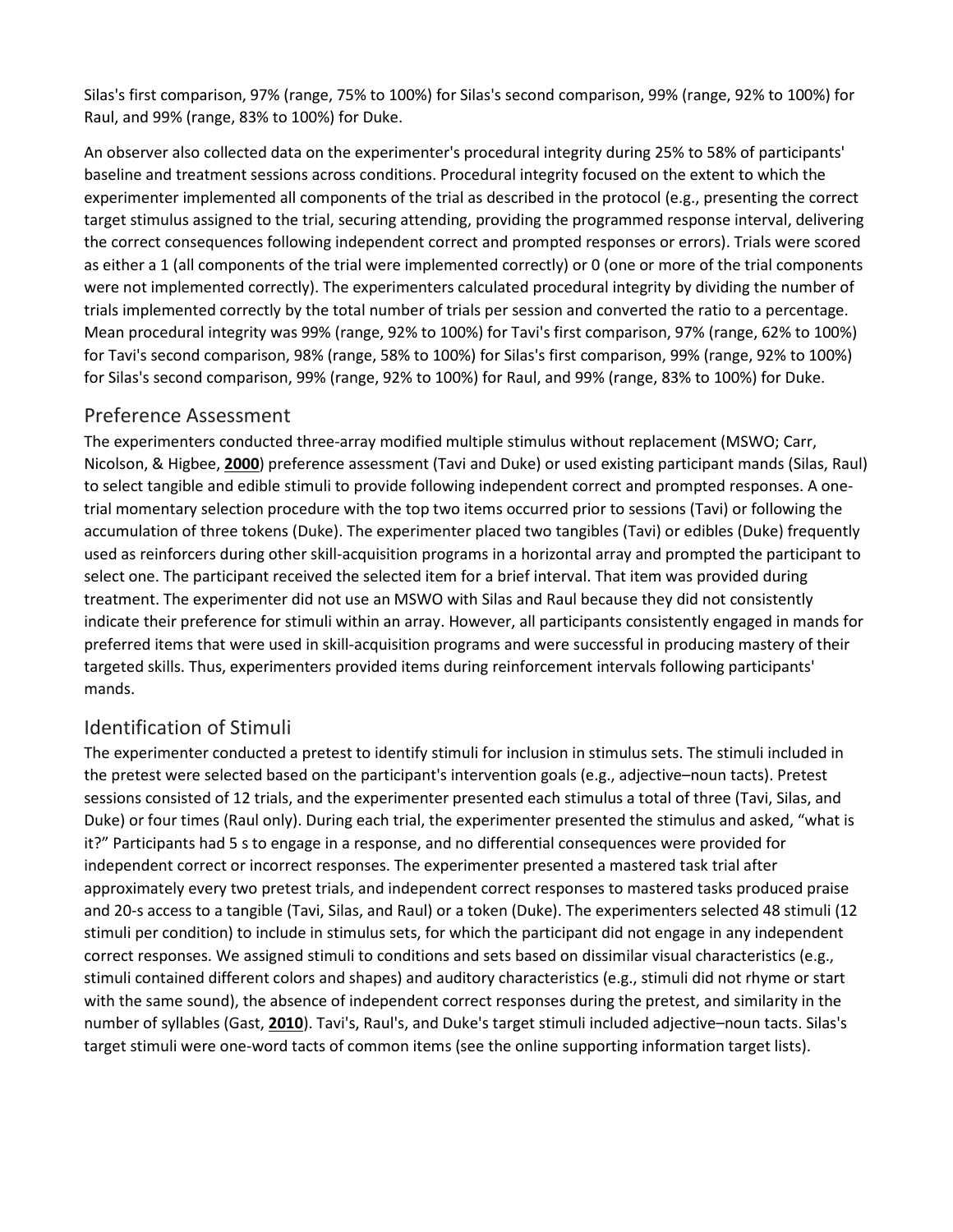#### Stimulus Set Size

All conditions included 12 target stimuli. However, the number of target stimuli included in each stimulus set varied across conditions. All conditions had 12-trial sessions; the number of exposures per stimulus per session varied based on the size of the stimulus set.

#### Three stimuli

Each stimulus set included a group of three target stimuli. The experimenter presented three target stimuli in a semirandom order (i.e., stimuli could not be presented more than twice in a row) four times per session. Four sets of three stimuli were taught during treatment.

#### Four stimuli

Each stimulus set included a group of four target stimuli. The experimenter presented four target stimuli in a semirandom order three times per session. Three sets of four stimuli were taught during treatment.

#### Six stimuli

Each stimulus set included a group of six target stimuli. Sessions included six target stimuli presented in a random order twice per session. Two sets of six stimuli were taught during treatment.

#### Twelve stimuli

The stimulus set included a group of 12 target stimuli. The experimenter presented all 12 stimuli in a random order once per session. One set of 12 stimuli were taught during treatment.

#### Procedure

One to two sessions of each condition were conducted per day, 2 to 5 days per week. An adapted alternating treatments design was used to evaluate the effects of stimulus set size on independent correct responses. In addition, a multiple-probe design across stimulus sets was used in three of the conditions (i.e., three, four, and six stimuli). The multiple-probe design included baseline probes conducted prior to training of each set. For example, in the three-stimuli condition, the experimenter conducted a baseline probe of Sets 2, 3 and 4 during the baseline for Set 1. Once responding met mastery in Set 1, the experimenter initiated the baseline phase for Set 2 and included a baseline probe for Sets 3 and 4. Refer to online supporting information for a flow chart that details the sequence of baseline probes in each condition. Sessions of each condition occurred in session blocks in which the experimenter conducted one session of each condition in a random order before reordering the sessions for the next session block. The mastery criterion for each set of stimuli was two consecutive sessions with 100% independent correct responses. A replication of the treatment comparison was conducted with two participants (Tavi and Silas).

#### Baseline

The experimenter presented the target stimulus, ensured attending to the stimulus (prompted the participant to "look," if necessary), asked, "what is it?" and waited 5 s for a response. If the participant engaged in an independent correct response or an error, the experimenter removed the stimulus and initiated the next trial. Mastered tasks (e.g., nontarget tacts, motor imitation) were interspersed approximately every other trial to maintain participant responding. The experimenter provided praise and 20-s access to a tangible item (Tavi, Silas, and Raul) or token (Duke) for independent or prompted correct responses to mastered tasks. After conducting one session of all future stimulus sets (in the first baseline) and at least three sessions of the target stimulus set with stable responding, we moved to treatment.

#### Treatment

The trial arrangement was similar to baseline except that the experimenter did not intersperse mastered tasks and provided prompts and reinforcement. Training of each stimulus set began with a 0-s prompt delay. The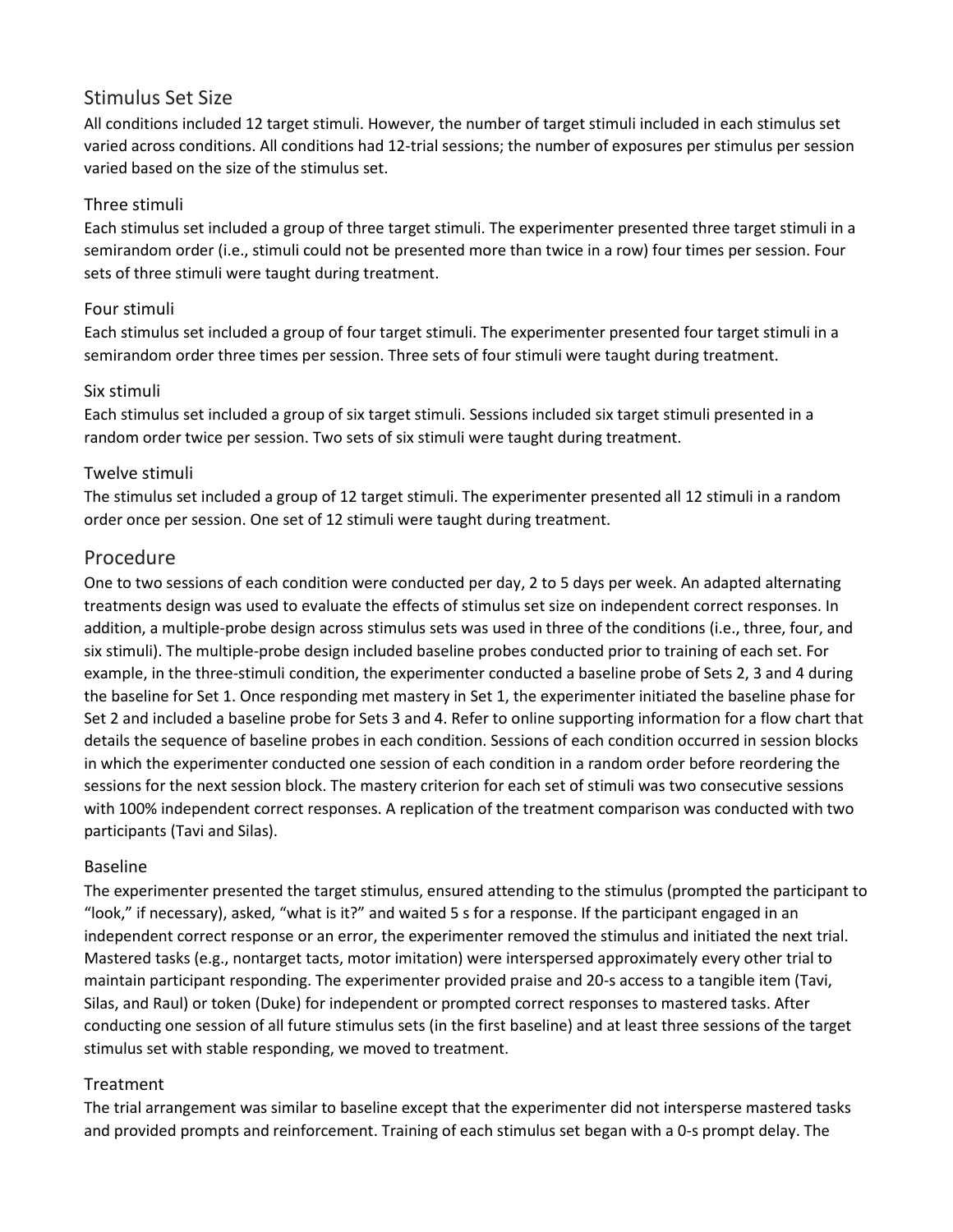experimenter immediately provided a vocal model prompt after presenting the target stimulus and asking, "What is it?" Following a prompted response, the experimenter delivered praise and a tangible for 20 s or a token. Errors resulted in removal of the stimulus and the initiation of the next trial. Once the participant responded correctly in at least 90% prompted responses, the prompt delay increased to 5 s. During the 5-s prompt delay, the participant had 5 s to engage in an independent correct response, which produced praise and a tangible for 20 s or a token. Following an error, the experimenter provided a vocal model prompt. A prompted response resulted in praise and 20-s access to a tangible or token until the participant engaged in independent correct responses during at least 50% of trials for one session. Thereafter, the experimenter provided praise only following prompted responses. An error following a prompt resulted in the initiation of the next trial. Treatment continued until the participant's independent correct responses met the mastery criterion (i.e., two consecutive sessions with 100% correct independent responses). Thereafter, the experimenter conducted baseline and treatment for additional stimulus sets in a condition until all stimulus sets reached the mastery criterion (refer to the online supporting information for a flow chart of procedures).

#### Maintenance

At 1 and 2 weeks following mastery of a stimulus set, the experimenter conducted a session of maintenance. The procedures were identical to baseline except that sessions included two presentations of each stimulus. For example, the three-stimuli condition included six trials, and the six-stimuli condition included twelve trials. Thus, the number of trials per session varied across conditions. Participants did not practice nor were they exposed to mastered sets of stimuli prior to the completion of maintenance probes.

#### RESULTS

Figures **[1](https://onlinelibrary.wiley.com/doi/full/10.1002/jaba.553#jaba553-fig-0001)**-**[6](https://onlinelibrary.wiley.com/doi/full/10.1002/jaba.553#jaba553-fig-0006)** depict the results of each participant's comparison analyses. Although the stimulus set size conditions were compared within an adapted alternating treatments design, data for each condition are shown across tiers due to the timing of baseline sessions for additional stimulus sets following mastery of one stimulus set (i.e., the multiple-probe design for sets within a condition). Thus, each tier in the figure shows the multipleprobe design across sets for each condition, and the adapted alternating treatments design is shown across tiers. Experimental control is demonstrated when independent correct responding only increased when each stimulus set was exposed to treatment and not during repeated baseline measures. In addition, experimental control is demonstrated in the embedded adapted alternating treatments design when there were fewer total sessions to mastery across conditions for all participants.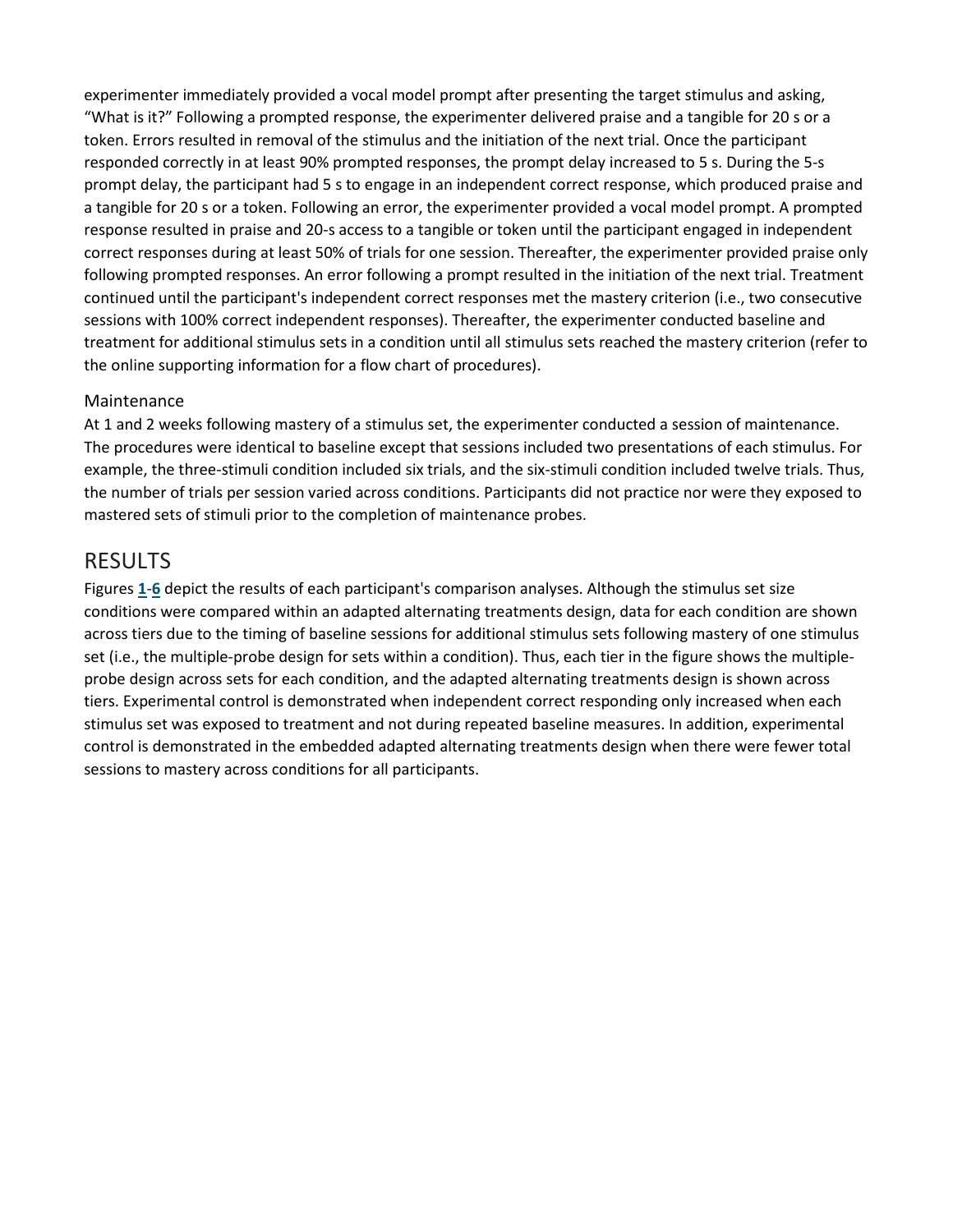

Figure 1 Tavi's percentage of independent correct responses in baseline (BL) and treatment (TX) for each set of stimuli across conditions. The filled diamonds are Set 1; the open circles are Set 2; the filled squares are Set 3; the open triangles are Set 4.



Figure 2 Tavi's percentage of independent correct responses in baseline (BL) and treatment (TX) for each set of stimuli across conditions of his replication. S = Set. The filled diamonds are Set 1; the open circles are Set 2; the filled squares are Set 3; the open triangles are Set 4.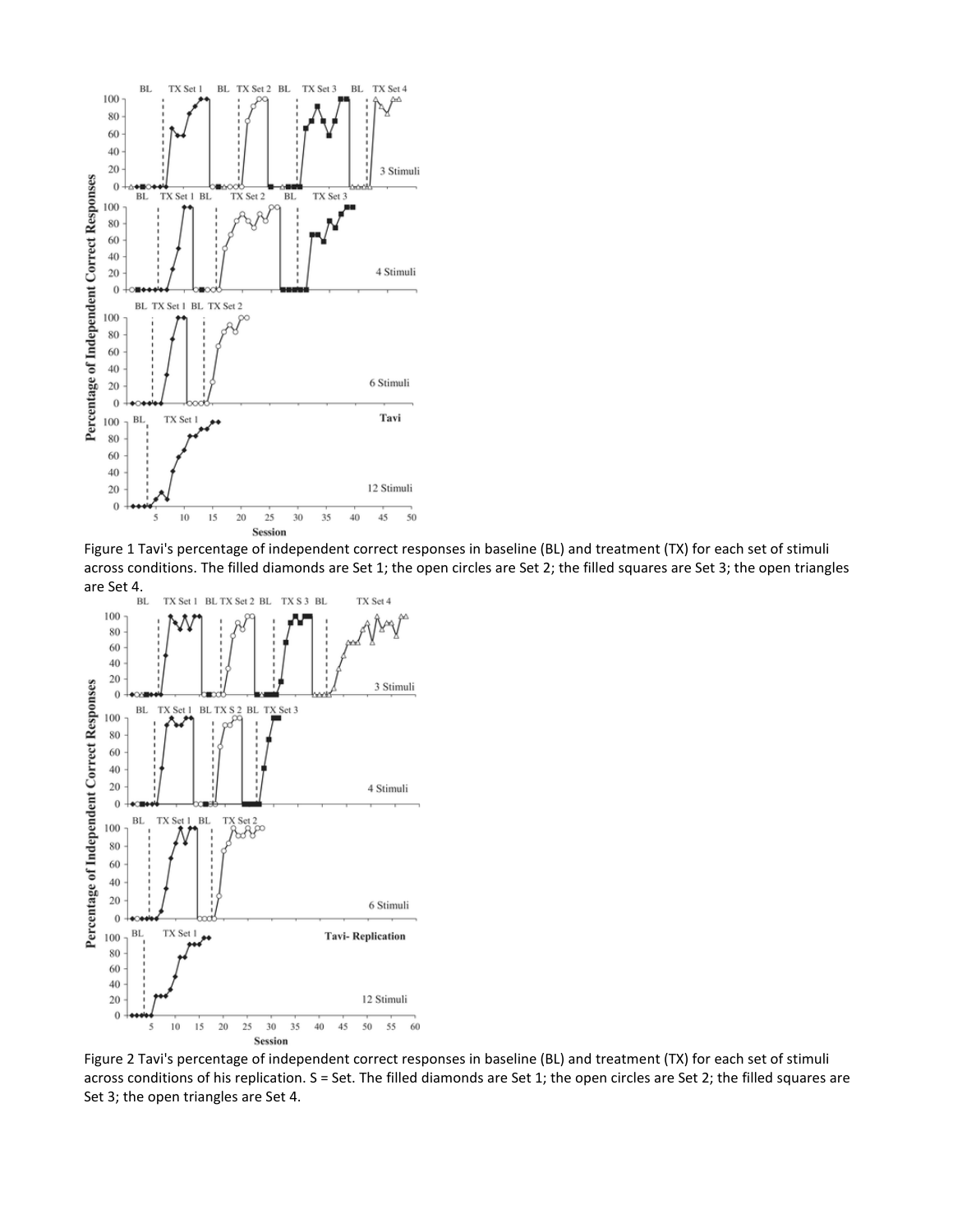

Figure 3 Silas's percentage of independent correct responses in baseline (BL) and treatment (TX) for each set of stimuli across conditions. S = Set. The filled diamonds are Set 1; the open circles are Set 2; the filled squares are Set 3; the open



Figure 4 Silas's percentage of independent correct responses in baseline (BL) and treatment (TX) for each set of stimuli across conditions of his replication. S = Set. The filled diamonds are Set 1; the open circles are Set 2; the filled squares are Set 3; the open triangles are Set 4.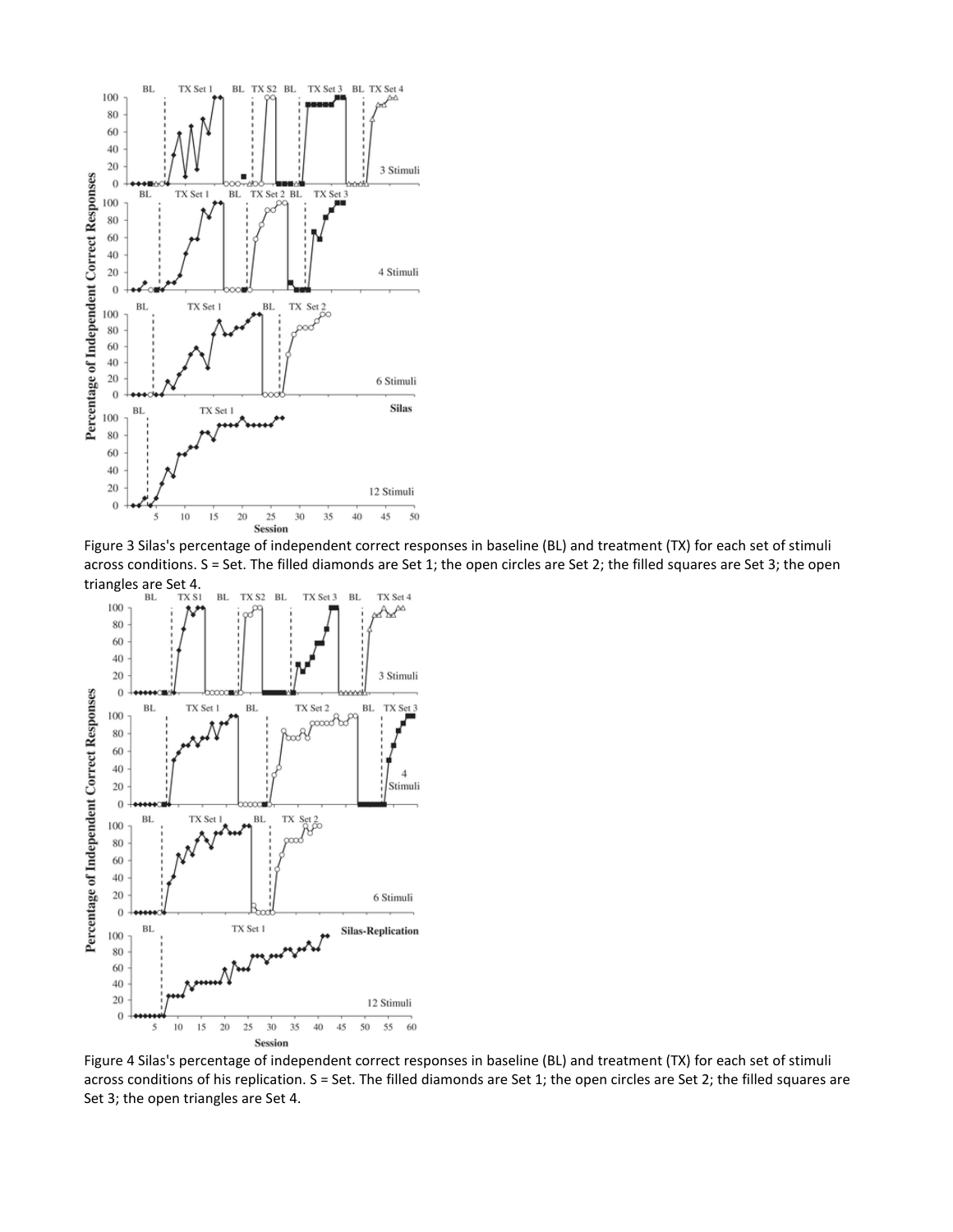

Figure 5 Raul's percentage of independent correct responses in baseline (BL) and treatment (TX) for each set of stimuli across conditions. BL and TX for Set 2 overlap with TX of Set 1 in the four-stimuli condition. The filled diamonds are Set 1; the open circles are Set 2; the filled squares are Set 3; the open triangles are Set 4.<br>BL TX Set 2 BL TX Set 3 BL TX Set 4



Figure 6 Duke's percentage of independent correct responses in baseline (BL) and treatment (TX) for each set of stimuli across conditions. S = Set. The filled diamonds are Set 1; the open circles are Set 2; the filled squares are Set 3; the open triangles are Set 4.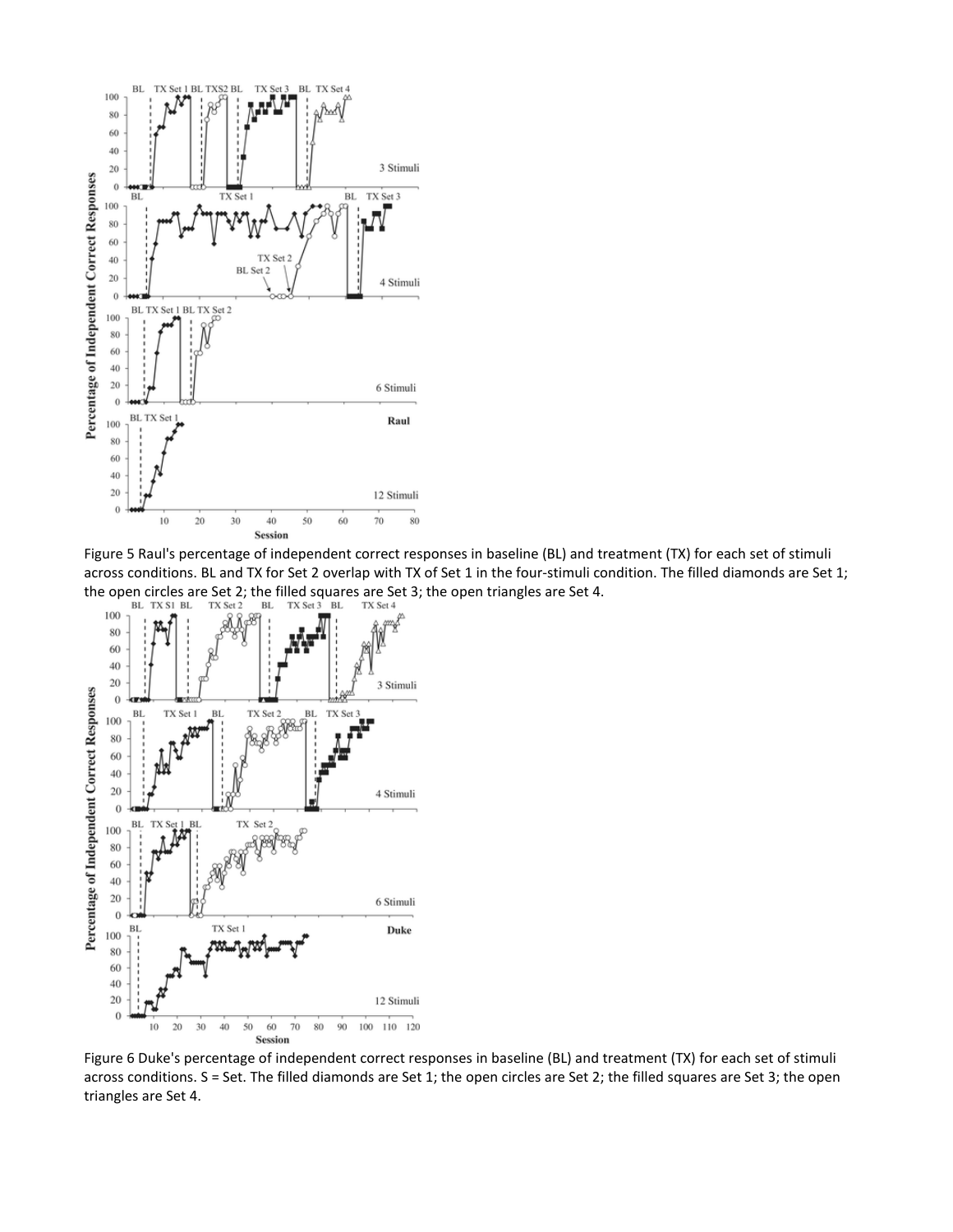Tavi did not engage in an independent correct response in any of the baseline sessions across stimulus sets and conditions during his first (Figure **[1](https://onlinelibrary.wiley.com/doi/full/10.1002/jaba.553#jaba553-fig-0001)**) or second (Figure **[2](https://onlinelibrary.wiley.com/doi/full/10.1002/jaba.553#jaba553-fig-0002)**) comparisons. During both comparisons, Tavi mastered all stimuli in each set. No acquisition was evident in baseline for any skill set, which provides a demonstration of experimental control of the teaching procedures over the acquired responses. Tavi mastered all stimulus sets in the three-, four-, six-, and twelve-stimuli conditions in 28 (total exposures-to-mastery per stimulus: 112 exposures; average minutes-to-mastery per stimulus: 14.3 min), 27 (81 exposures; 13.5 min), 14 (28 exposures; 7.5 min), and 13 (13 exposures; 7 min) training sessions, respectively. During his replication, we observed similar outcomes. Tavi mastered all stimulus sets in the three-, four-, six-, and twelve-stimuli conditions in 39 (156 exposures; 23 min), 20 (60 exposures; 10.5 min), 21 (42 exposures; 11.7 min), and 14 (14 exposures; 8 min) training sessions, respectively. Overall, findings from both comparisons indicate that Tavi required the fewest exposures-to-mastery per stimulus and the lowest average minutes-to-mastery per stimulus in the twelvestimuli condition (Figure **[7](https://onlinelibrary.wiley.com/doi/full/10.1002/jaba.553#jaba553-fig-0007)**). The three-stimuli condition was associated with the most exposures-to-mastery per stimulus and highest average minutes-to-mastery per stimulus.



Figure 7 Exposures- and minutes-to-mastery per stimulus across stimulus set size conditions for Tavi, Silas, Raul, and Duke. Number above Raul's 4 Stimuli bar = total minutes to mastery.

Silas had near-zero levels of independent correct responses in baseline across conditions during his first (Figure **[3](https://onlinelibrary.wiley.com/doi/full/10.1002/jaba.553#jaba553-fig-0003)**) and second (Figure **[4](https://onlinelibrary.wiley.com/doi/full/10.1002/jaba.553#jaba553-fig-0004)**) comparisons. In both comparisons, Silas mastered all stimuli assigned to each set only after treatment was introduced. During his first comparison, Silas mastered all stimulus sets in the three-, four-, six-, and twelve-stimuli conditions in 31 (124 exposures; 16.3 min), 25 (75 exposures; 15 min), 28 (56 exposures; 16.1 min), and 24 (24 exposures; 13.1 min) training sessions, respectively. During his replication, Silas mastered all stimulus sets in the three-, four-, six-, and twelve-stimuli conditions in 31 (124 exposures; 18.5 min), 41 (123 exposures; 22.5 min), 31 (62 exposures; 17.4 min), and 36 (36 exposures; 19.3 min) training sessions, respectively. Overall, findings from both comparisons indicate that Silas required the fewest exposures-to-mastery per stimulus in the twelve-stimuli condition (Figure **[7](https://onlinelibrary.wiley.com/doi/full/10.1002/jaba.553#jaba553-fig-0007)**). Silas required the lowest average minutes-to-mastery per stimulus in the six- or twelve-stimuli conditions. The three-stimuli condition was associated with the highest exposures-to-mastery per stimulus.

Raul had no independent correct responses in baseline sessions across conditions, and he mastered all stimuli in each set (Figure **[5](https://onlinelibrary.wiley.com/doi/full/10.1002/jaba.553#jaba553-fig-0005)**). Raul mastered all stimulus sets in the three-, four-, six-, and twelve-stimuli conditions in 46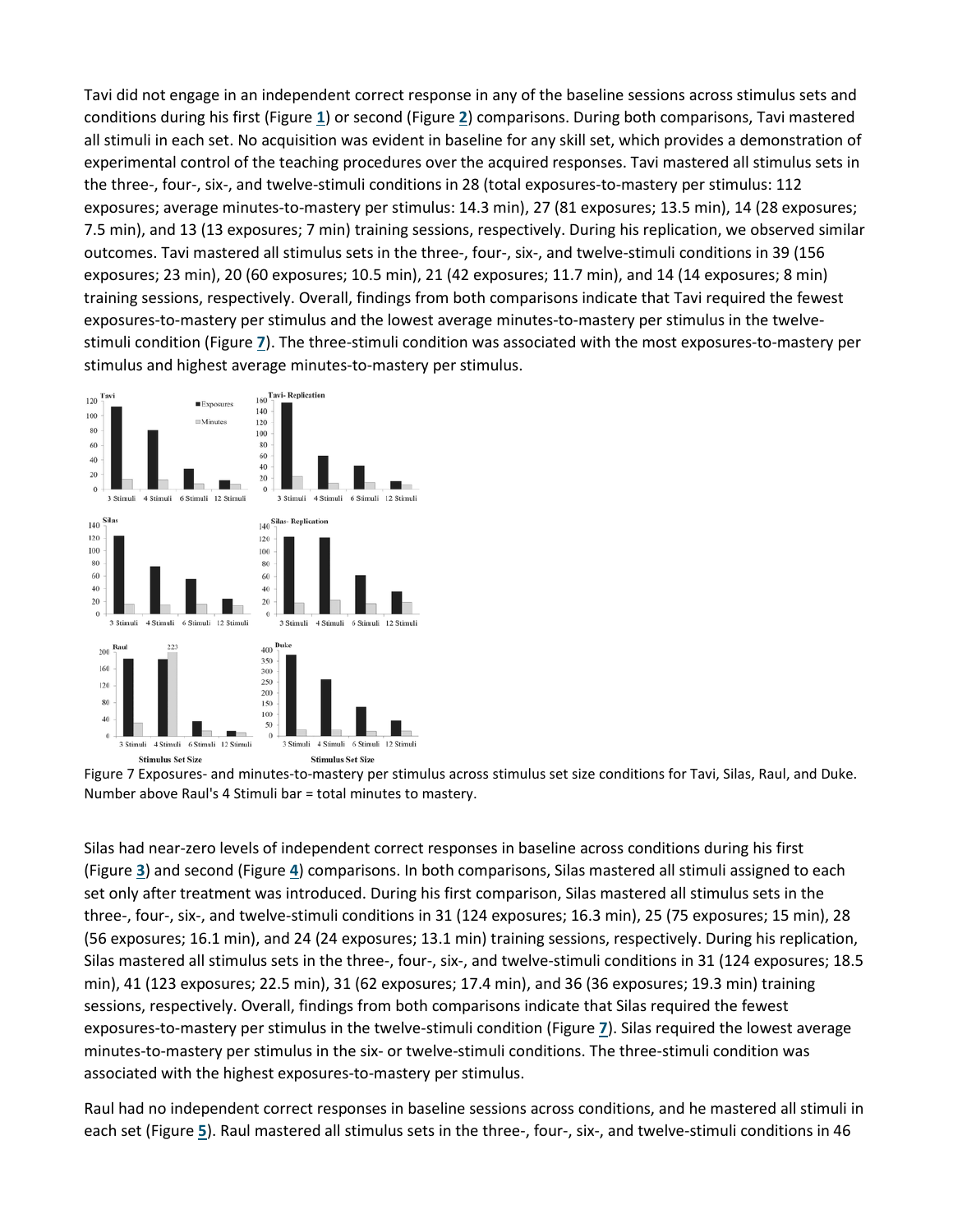(184 exposures; 31 min), 61 (183 exposures; 233.2 min), 18 (36 exposures; 12.3 min), and 12 (12 exposures; 8.2 min) training sessions, respectively. Raul had an unusual pattern of independent correct responding in Set 1 for the four-stimuli condition. After a rapid increase in independent correct responding in the first four treatment sessions, he had inconsistent patterns of errors to two stimuli and varied levels of independent correct responding thereafter. The experimenter initiated treatment with Set 2 in the four-stimuli condition prior to mastery of Set 1 to prevent a delay in the completion of training in this condition. Even if data from Set 1 in the 4-stimuli condition were excluded from the analysis, Raul still would have required more exposures and average minutes-to-mastery to acquire the remaining eight stimuli in the four-stimuli condition (i.e., 90 exposures; 160 min) than was necessary to teach all 12 stimuli in both the 6- and 12-stimuli conditions. Overall, Raul's results show he required the fewest exposures-to-mastery per stimulus and the lowest average minutes-to-mastery per stimulus in the 12-stimuli condition. The 4-stimuli condition was associated with the highest average minutes-tomastery per stimulus.

Duke had near-zero levels of independent correct responses in baseline sessions across conditions (Figure **[6](https://onlinelibrary.wiley.com/doi/full/10.1002/jaba.553#jaba553-fig-0006)**). Duke mastered all stimuli in each set only after treatment was introduced in the three-, four-, six-, and twelvestimuli conditions in 95 (380 exposures; 29.8 min), 88 (264 exposures; 26.9 min), 67 (134 exposures; 19.9 min), and 72 (72 exposures; 21.8 min) training sessions, respectively. Overall, findings indicate that Duke required the fewest exposures-to-mastery per stimulus in the 12-stimuli condition. Duke required the lowest average minutes-to-mastery per stimulus in the 6-stimuli condition. The 3-stimuli condition was associated with the most exposures-to-mastery per stimulus and highest average minutes-to-mastery per stimulus.

Maintenance sessions conducted 1 and 2 weeks following mastery of each stimulus set show overall high levels of independent correct responding across sets and conditions for Tavi, Raul, and Duke (data are available from first author). Their mean independent correct responses per condition during maintenance sessions was at or above 90% (range, 70% to 100%). In contrast, Silas emitted low levels of independent correct responses across all sets and conditions during maintenance sessions. Silas displayed a pattern of responding during maintenance sessions that involved engaging in a correct independent response on the first trial which contacted extinction, and then he did not respond for the rest of the session. Following the study, Silas was exposed to a reinforcement thinning protocol to maintain high levels of independent correct responses across sets and conditions under more naturalistic reinforcement contingencies (data available from first author).

## **DISCUSSION**

No previous research has examined how set size may influence acquisition for learners with ASD. The current study evaluated the effectiveness and efficiency of tact instruction across four different set sizes. Across participants, all set-size conditions were efficacious, but there were differences in efficiency across conditions. More specifically, in all six comparisons the six- or twelve-stimuli conditions required fewer exposures-tomastery and a lower average minutes-to-mastery per stimulus relative to the three- and four-stimuli conditions. Thus, tact training with stimuli presented in larger stimulus sets (six or twelve stimuli) was more efficient than training with smaller stimulus sets for all participants.

The results are contrary to recommendations in some early intervention curricular manuals that recommend tact training (referred to as expressive labeling) of small stimulus sets (e.g., Leaf & McEachin, **[1999](https://onlinelibrary.wiley.com/doi/full/10.1002/jaba.553#jaba553-bib-0015)**; Lovaas, **[2003](https://onlinelibrary.wiley.com/doi/full/10.1002/jaba.553#jaba553-bib-0016)**). Although some of the stimulus sets that consisted of just three stimuli resulted in rapid acquisition in the current investigation (e.g., Tavi's Set 2 in the three-stimuli condition in his first comparison, Raul's Set 2 in the three-stimuli condition, Duke's Set 1 in the three-stimuli condition), other sets within the same condition required a similar or greater number of sessions to reach mastery compared to somewhat larger stimulus set sizes (i.e., four or six stimuli per set). In addition, training of larger sets of stimuli (i.e., six or twelve stimuli) required the fewest exposures and average minutes-to-mastery per stimulus for all six treatment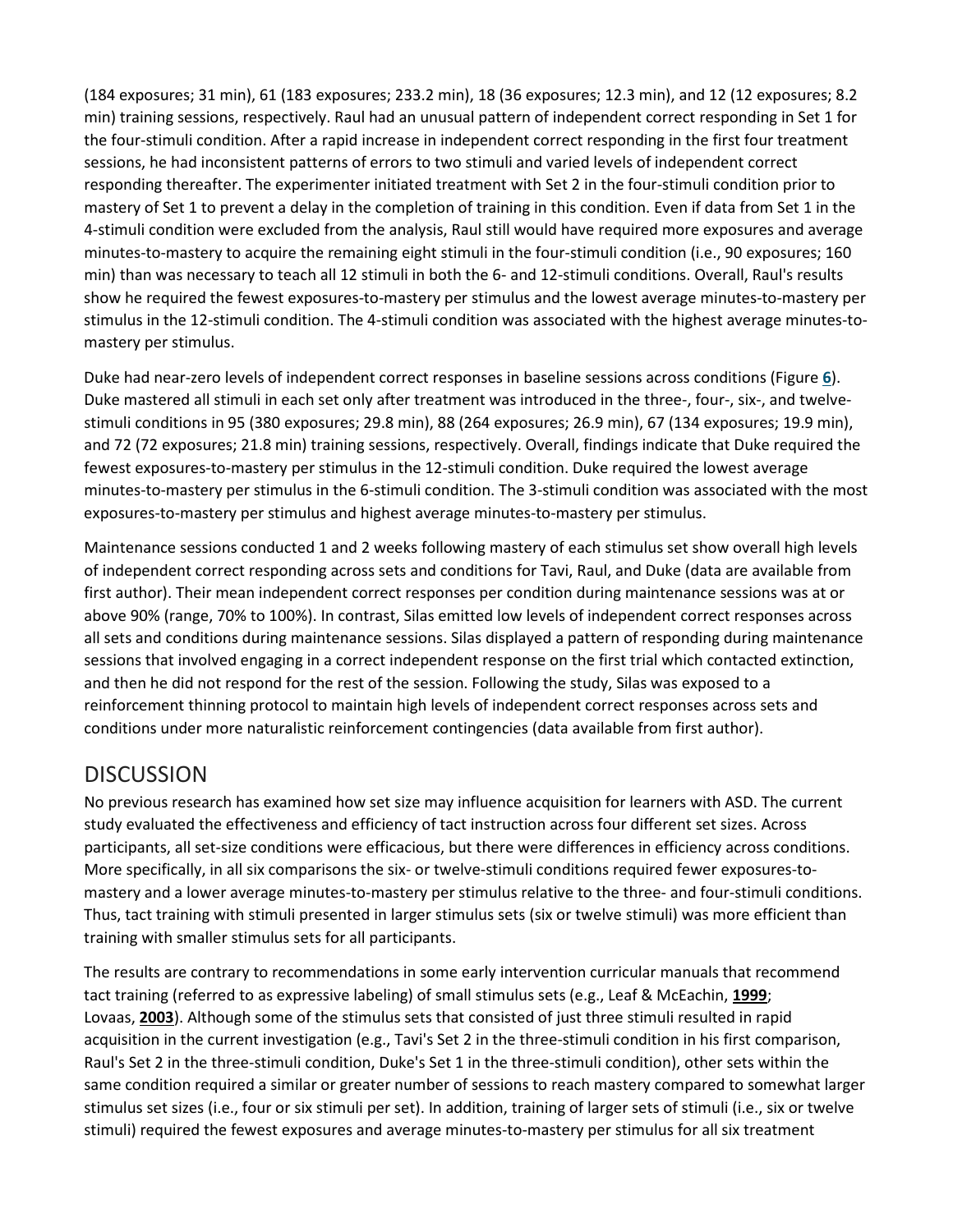comparisons for our four participants. Nevertheless, the experimenters did not evaluate training of even smaller sets of stimuli (e.g., massed-trial instruction for one stimulus), which are recommended practices in some curricular manuals (e.g., Lovaas, **[2003](https://onlinelibrary.wiley.com/doi/full/10.1002/jaba.553#jaba553-bib-0016)**). Massed-trial instruction was omitted from the current investigation because prior studies that compared massed-trial instruction to varied-trial instruction (i.e., treatment for a small set of stimuli) show that varied-trial instruction is more effective and efficient (e.g., Cariveau et al., **[2016](https://onlinelibrary.wiley.com/doi/full/10.1002/jaba.553#jaba553-bib-0001)**; Dunlap & Koegel, **[1980](https://onlinelibrary.wiley.com/doi/full/10.1002/jaba.553#jaba553-bib-0007)**). In addition, none of our participants had prior exposure to massed-trial instruction. However, researchers could conduct additional evaluations to identify the ideal stimulus set size for training based on the sources of stimulus control being targeted during instruction.

Although the current study arranged sets of stimuli that were visually discrepant, the results suggest that larger stimulus sets facilitated rapid acquisition. It is possible that arranging stimuli in sets of six or twelve provided a range of nonexemplars of each stimulus, and smaller stimulus set sizes did not include sufficient variation in stimuli to facilitate the rapid development of stimulus control. Nevertheless, the ideal stimulus set size may vary based on the targeted skill and complexity of the stimuli. Additional research is needed to investigate beneficial arrangements of exemplars and nonexemplars of stimuli that lead to rapid acquisition.

The number of sessions to mastery provided a broad comparison of efficiency across conditions, and the results show that larger stimulus sets required fewer overall sessions to mastery. However, the number of exposures per stimulus in each session varied across conditions; training of smaller stimulus set sizes provided more exposures per stimulus in each session (e.g., four exposures to each stimulus per session in the three-stimuli condition). Thus, the inclusion of exposures-to-mastery per stimulus was an important efficiency measure, particularly because it allowed us to evaluate the assumption that more exposures to a stimulus may increase the rate of learning. The results of this efficiency measure for all six comparisons show the more exposures a participant received to each stimulus in the session, the less efficient the training outcomes (Figure **[7](https://onlinelibrary.wiley.com/doi/full/10.1002/jaba.553#jaba553-fig-0007)**). This outcome is in line with studies that have compared massed- versus varied-trial instruction. For example, Cariveau et al. (**[2016](https://onlinelibrary.wiley.com/doi/full/10.1002/jaba.553#jaba553-bib-0001)**) compared massed-trial instruction in which one target was presented in all nine trials to varied-trial instruction in which three targets were presented three times each per nine-trial session. Both participants required more trials- and average minutes-to-mastery per target during massed-trial instruction. Thus, presenting the same stimulus on all nine trials did not increase the efficiency of training.

Similarly, previous research on massed and distributed practice (Haq & Kodak, **[2015](https://onlinelibrary.wiley.com/doi/full/10.1002/jaba.553#jaba553-bib-0010)**; Haq et al., **[2015](https://onlinelibrary.wiley.com/doi/full/10.1002/jaba.553#jaba553-bib-0011)**) compared the effects of grouping many practice opportunities into one session (referred to as massed practice) versus spacing practice opportunities across days (referred to as distributed practice). The results of those studies showed participants required fewer trials- and minutes-to-mastery during distributed practice opportunities. The format of instruction in sessions in the three-, four-, and six-stimuli conditions could be described as a type of massed practice based on repeated practice opportunities for each stimulus per session. The collective results of the present study and those on massed-trial instruction, varied-trial instruction, massed practice, and distributed practice suggest that arranging more exposures to the same stimulus within a session may not increase the efficiency of instruction. Thus, the effects of timing and distribution of practice opportunities on acquisition and instructional efficiency remains an area in need of further investigation.

Exposures to each stimulus within a session were not equated across conditions. That is, conditions with fewer targets in each stimulus set included more exposures (i.e., trials) to each stimulus within a session. The experimenters elected to arrange the training conditions and stimulus set sizes to match procedures in previous studies. For example, previous investigations provided repeated presentations of a stimulus within sessions when conducting training with smaller stimulus set sizes (e.g., Carroll, Owsiany, & Cheatham, **[2018](https://onlinelibrary.wiley.com/doi/full/10.1002/jaba.553#jaba553-bib-0004)**; Marchese et al., **[2012](https://onlinelibrary.wiley.com/doi/full/10.1002/jaba.553#jaba553-bib-0018)**; McGhan & Lerman, **[2013](https://onlinelibrary.wiley.com/doi/full/10.1002/jaba.553#jaba553-bib-0020)**; Richardson et al., **[2017](https://onlinelibrary.wiley.com/doi/full/10.1002/jaba.553#jaba553-bib-0021)**). Nevertheless, it is possible that conducting sessions in which participants receive one exposure per stimulus (e.g., a session composed of three trials with three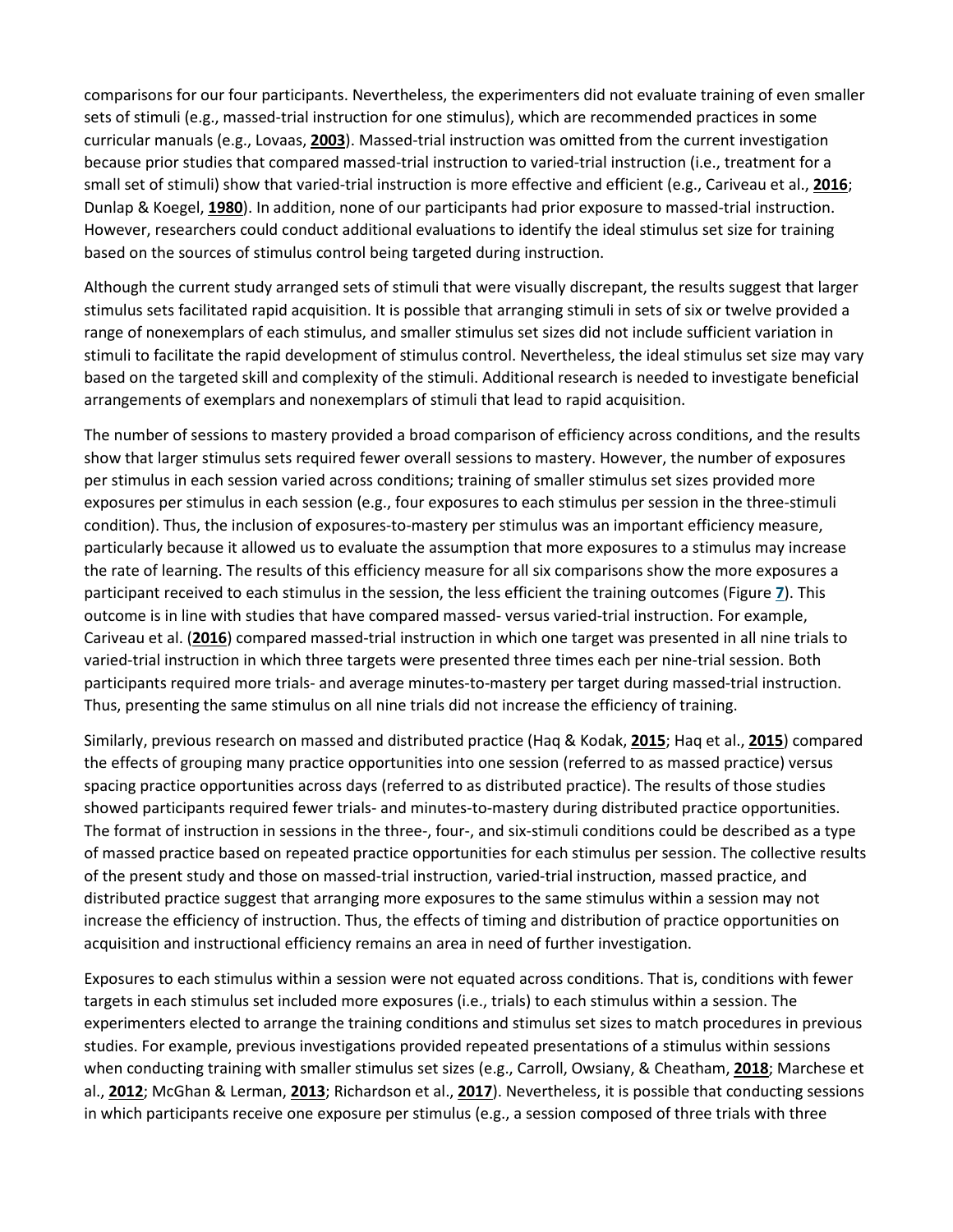stimuli presented one time each) could produce different outcomes. Researchers could extend our findings by conducting this type of comparison across stimulus set sizes.

An error occurred in the timing of the introduction of treatment in two conditions of Silas's first treatment comparison. Treatment began after an increase in independent correct responses occurred in baseline for Set 1 in the four-stimuli and twelve-stimuli conditions. Silas may have mastered those stimulus sets more quickly if one of the target stimuli in those sets had already been acquired. However, the stimulus set in the four-stimuli condition to which he had an independent correct response in baseline required the most treatment sessions to reach the mastery criterion in comparison to the other stimulus sets in that same condition. In addition, Duke received an extra 0-s prompt delay session for all stimulus sets except two (Set 4 in the three-stimuli condition and Set 3 in the four-stimuli condition) due to experimenter error. Although the additional exposure to immediate prompts could result in more rapid acquisition for these stimulus sets, Duke required a similar or greater number of treatment sessions to reach mastery for these sets in comparison to other stimulus sets within the same condition or across conditions.

Implementation of a consistent mastery criterion across conditions resulted in an increasingly stringent requirement for independent correct responding to stimuli as the stimulus set size decreased. For example, participants had to engage in six consecutive independent correct responses to each stimulus to meet the mastery criterion in the four-stimuli condition (e.g., three presentations of each stimulus per session multiplied by two consecutive sessions equal six consecutive independent correct responses per stimulus). In comparison, participants only had to engage in two consecutive independent correct responses per stimulus to meet the mastery criterion in the twelve-stimuli condition. Although the mastery criterion and stimulus arrangements were designed to be consistent with clinical practice and previous studies on skill acquisition, the more stringent criterion for consecutive correct responses per stimulus may have reduced the efficiency of training for smaller stimulus set sizes. Alternative procedural arrangements in which each stimulus is presented only once per session could address this limitation in future studies.

The participants in the study had prior exposure to several of the stimulus sets sizes included in the investigation, though the extent of their exposure to larger stimulus sets varied. Although some prior programs included sets of 6, 10, or 12 stimuli, most of the participants' skill-acquisition programs included stimuli taught in sets of three or four presented in sessions with nine or twelve trials (i.e., three to four exposures per session). Unlike the results of Coon and Miguel (**[2012](https://onlinelibrary.wiley.com/doi/full/10.1002/jaba.553#jaba553-bib-0005)**) that show prior exposure to prompt-fading procedures increased the efficiency of those procedures, the current findings show that the most efficient conditions were those to which the participants had limited exposure. All four participants required the fewest exposures-to-mastery per stimulus in the 12-stimuli condition, yet only Duke had previously received training on a set of 12 stimuli (once in a 30-month period prior to the study). If prior exposure to stimulus sets of three and four stimuli enhanced the efficiency of those procedures in the current investigation, then it is possible that training stimuli in larger set sizes is even more efficient than our results suggest. Further investigation of stimulus set sizes could include participants who have either (a) no prior exposure to trial-based instruction nor training in stimulus sets, or (b) similar exposure to all stimulus set sizes.

Although the experimenters used common methods for equating stimuli across conditions (Gast, **[2010](https://onlinelibrary.wiley.com/doi/full/10.1002/jaba.553#jaba553-bib-0008)**), it is possible that certain responses to stimuli within a stimulus set were more difficult to master. This appeared to be the case for Set 1 in Raul's four-stimuli condition, which required 41 treatment sessions to reach the mastery criterion. Despite these differences, the outcomes of all six comparisons across our four participants suggest that targeting smaller stimulus sets during tact training did not result in more efficient intervention. Such consistent results across participants is relatively uncommon in skill-acquisition studies, and additional research is necessary to replicate these results with more participants and skills.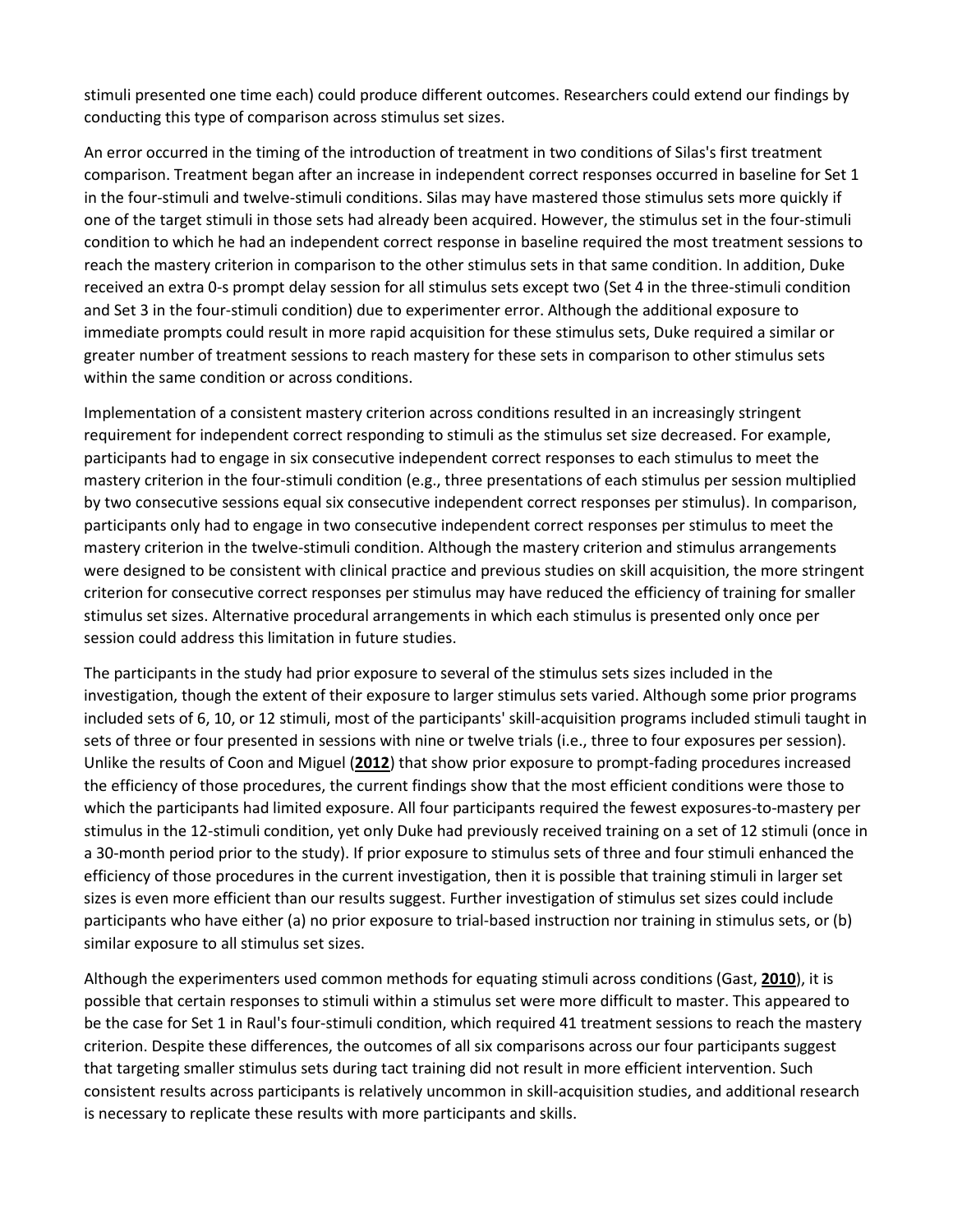The current investigation is one of the first to examine the effects of stimulus set size on the efficiency of skill acquisition for children with ASD. The results of six comparisons across four participants suggest larger stimulus set sizes during tact training lead to more efficient acquisition. Early intervention programming requires consideration of variables that may alter a learner's performance during intervention. Stimulus set size appears to be one variable that requires further investigation.

#### REFERENCES

- Cariveau, T., Kodak, T., & Campbell, V. (2016). The effects of intertrial interval and instructional format on skill acquisition and maintenance for children with autism. *Journal of Applied Behavior Analysis,* **49**, 809– 825. <https://doi.org/10.1002/jaba.322>
- Carr, J. E., Nicolson, A. C., & Higbee, T. S. (2000). Evaluation of a brief multiple-stimulus preference assessment in a naturalistic context. *Journal of Applied Behavior Analysis,* **33**, 353– 357. <https://doi.org/10.1901/jaba.2000.33-353>
- Carroll, R. A., Joachim, B. T., St. Peter, C. C., & Robinson, N. (2015). A comparison of error-correction procedures on skill acquisition during discrete-trial instruction. *Journal of Applied Behavior Analysis,* **48**, 257– 273. <https://doi.org/10.1002/jaba.205>
- Carroll, R. A., Owsiany, J., & Cheatham, J. M. (2018). Using an abbreviated assessment to identify effective errorcorrection procedures for individual learners during discrete-trial instruction. *Journal of Applied Behavior Analysis*, **51**, 482– 501. <https://doi.org/10.1002/jaba.460>
- Coon, J. T., & Miguel, C. F. (2012). The role of increased exposure to transfer-of-stimulus-control procedures on the acquisition of intraverbal behavior. *Journal of Applied Behavior Analysis,* **45**, 657– 666. <https://doi.org/10.1901/jaba.2012.45-657>
- Dass, T. K., Kisamore, A. N., Vladescu, J. C., Reeve, K. F., Reeve, S. A., & Taylor, S. C. (2018). Teaching children with autism spectrum disorder to tact olfactory stimuli. *Journal of Applied Behavior Analysis,* **51**, 538– 552. <https://doi.org/10.1002/jaba.470>
- Dunlap, G., & Koegel, R. L. (1980). Motivating autistic children through stimulus variation. *Journal of Applied Behavior Analysis,* **13**, 619– 627. <https://doi.org/10.1901/jaba.1980.13-619>
- Gast, D. L. (2010). *Single subject research methodology in behavioral sciences*. New York: Routledge.
- Grow, L., & LeBlanc, L. (2013). Teaching receptive language skills: Recommendations for instructors. *Behavior Analysis in Practice,* **6**, 56- 75. <https://doi.org/10.1007/BF03391791>
- Haq, S. S., & Kodak, T. (2015). Evaluating the effects of massed and distributed practice on acquisition and maintenance of tacts and textual behavior with typically developing children. *Journal of Applied Behavior Analysis,* **48**, 85– 95. <https://doi.org/10.1002/jaba.178>
- Haq, S. S., Kodak, T., Kurtz-Nelson, E., Porritt, M., Rush, K., & Cariveau, T. (2015). Comparing the effects of massed and distributed practice on skill acquisition for children with autism. *Journal of Applied Behavior Analysis,* **48**, 454– 459. <https://doi.org/10.1002/jaba.213>
- Henrickson, M. L., Rapp, J. T., & Ashbeck, H. A. (2015). Teaching with massed versus interspersed trials: Effects on acquisition, maintenance, and problem behavior. *Behavioral Interventions,* **30**, 36– 50. <https://doi.org/10.1002/bin.1396>
- LaMarca, V., & LaMarca, J. (2018). Designing receptive language programs: Pushing the boundaries of research and practice. *Behavior Analysis in Practice.* <https://doi.org/10.1007/s40617-018-0208-1>
- Leaf, R., & McEachin, J. A., (1999). *A work in progress: Behavior management strategies and a curriculum for intensive behavioral treatment of autism*. New York: DRL Books
- Lovaas, O. I. (2003). *Teaching individuals with developmental delays: Basic intervention techniques*. Austin, TX: PRO- ED.